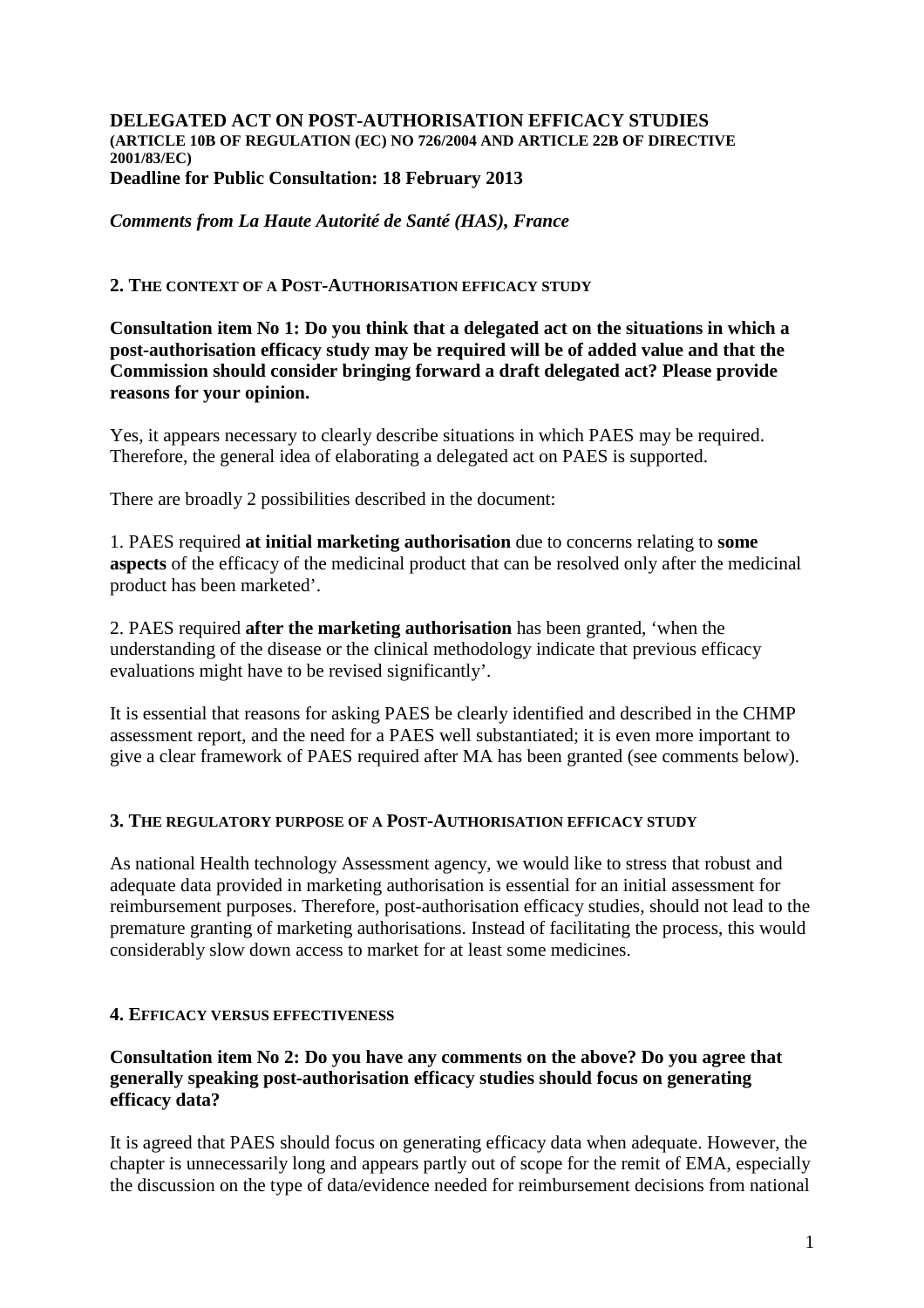healthcare systems. The whole context as well as the vocabulary used (e.g. the term "intervention") are considered inappropriate for PAES setting and should be amended.

Post-authorisation efficacy studies are legally binding and are imposed if the results they produce will help to answer in an objective and robust manner the efficacy concerns that led to the imposition of the study in the first place. The robustness of data will enable the marketing authorisation holder and the competent authorities to re-consider whether a marketing authorisation should be maintained, varied or withdrawn. **It should not be forgotten that data coming from PAES are only one among other arguments to take into account while reconsidering B/R of a medicinal product**.

If PAES may sometimes collect data *in everyday medical practice,* the design of such studies should be appropriate (randomised trial design) in order to provide data robust enough. Comparative observational studies or "pragmatic" trials with randomised treatments allocation are some examples. The text should be clear on this point. **The methodology of PAES as compared to RCT phase III trials should be revisited and more clearly explained**.

It is proposed that this chapter be merged with the chapter 3. Here is the proposal for shortened and amended text:

*Authorisation decisions for medicinal products are made on the basis of the objective criteria of quality, safety and efficacy of the medicinal product concerned, to the exclusion of economic and other considerations. At the time of granting the marketing authorisation the (therapeutic) efficacy of a product is established on the basis of randomised controlled clinical trials, i.e. clinical trials that are randomised as appropriate versus placebo and/or versus an established medicinal product of proven therapeutic value.* 

*According to the new pharmacovigilance legislation, postauthorisation safety studies and post-authorisation efficacy studies may be requested to collect data for the assessment of safety or efficacy of medicinal products in everyday medical practice. This reference to everyday medical practice by the legislator could be interpreted as building a bridge to the trials outside the scope of a controlled clinical trial setting.* 

*However, in view of the clear regulatory purpose and the need for robust data as the outcome of a PAES, these studies will have a randomised trial design in order to address the efficacy concerns that led to the imposition of the study in the first place.* 

*Indeed, post-authorisation efficacy studies should only be imposed if there is the reasonable assumption that the results they produce will help to answer in an objective and evidence based manner the initially identified efficacy concerns.* 

#### **5. SITUATIONS IN WHICH A POST-AUTHORISATION EFFICACY STUDY MAY BE REQUIRED**

**Consultation item No 3: Please comment on the seven different situations described above. Do you agree that in these situations, a competent authority may ask for a postauthorisation efficacy study? Are there any other situations not covered by points 5.1 to 5.7 in which it would also be justified to oblige a marketing authorisation holder to conduct an efficacy study? If this is the case, could you please elaborate on these**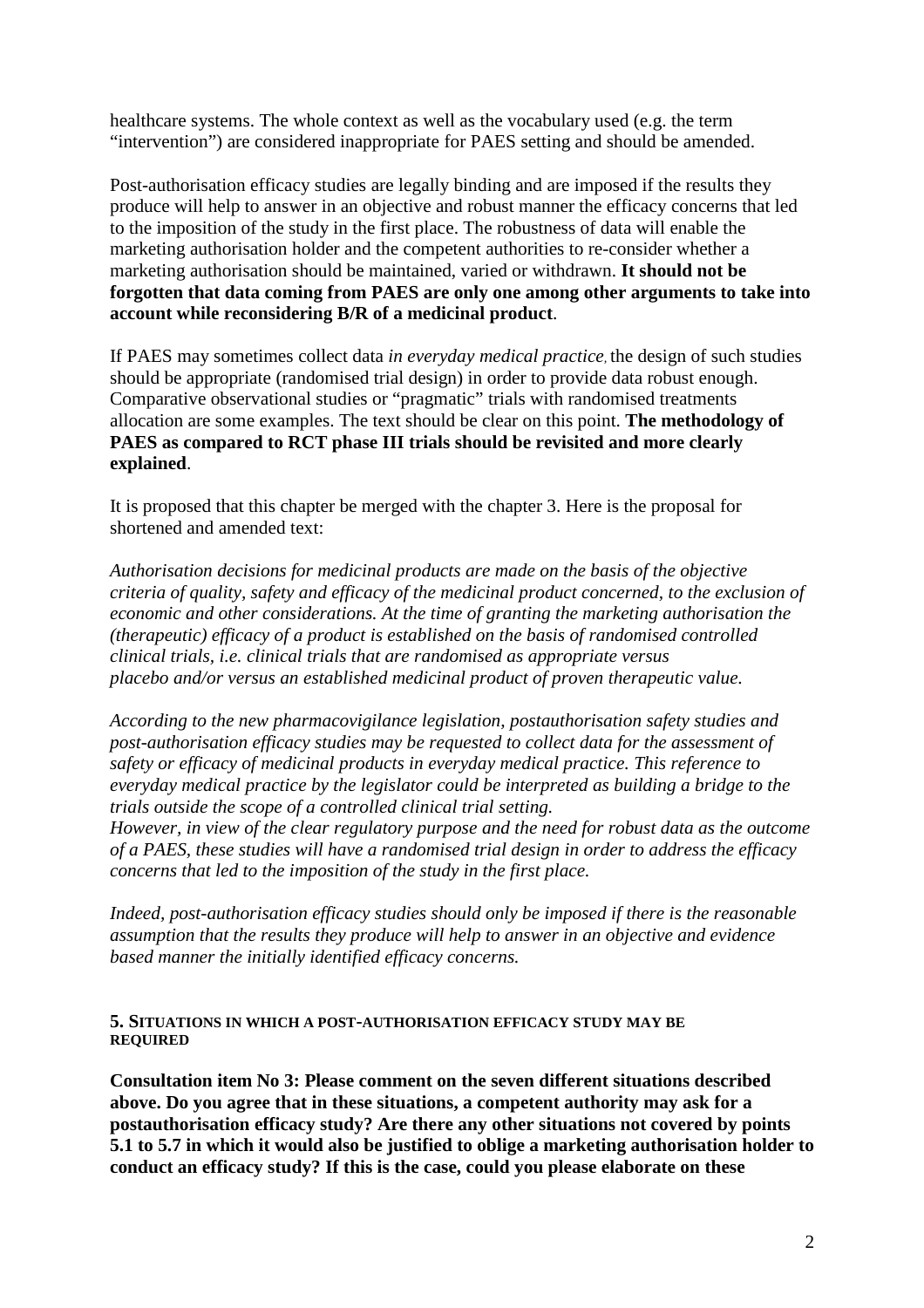## **situations and, if possible, give specific examples to underpin the need?**

Even if the scope of PAES requested by HTA bodies is larger (e.g. defining treatment strategy and its added benefit compared to existing treatments), situations listed below cover an important part of requests that HTA bodies may formulate (at least in France) to gather reallife evidence beyond the regulatory information on relative efficacy of a medicinal product available at the time of marketing authorisation in view of making evidence recommendations for reimbursement decisions.

For this reason, and **in order to request PAES fit for purpose for both regulatory and HT assessment**, it is crucial to consider how collaboration between bodies that can request PAES, notably HTA bodies and EMA, can be put in place. If no consultation happens between EMA and HTA bodies concerning the requests for PAES, there is a significant risk that EMA requests do not cover the need for additional studies at the HTA/reimbursement level.

There is an ongoing collaboration of EU HTA bodies on harmonising the requests for additional evidence generation; this is one of specific objectives of EUnetHTA Joint Action 2 Work Package 7, constituted of more than 25 partner institutions and led by HAS. HTA bodies can and should have an important role in this exercise. However, if **HTA bodies input** appears possible in the second situation (PAES required after the marketing authorisation has been granted), it is all but obvious for PAES required at initial MA.

## **5.1. Studies aimed at determining clinical outcome following initial assessment based on surrogate endpoints**

Agreed. Surrogate endpoints for the initial MA should be fully validated and accepted only if clinical outcomes are impossible to obtain at a reasonable time frame.

## **5.2. Studies on combinations with other medicinal products**

It is unclear what and how one can extrapolate existing data on a new combination and what kind of uncertainty PAES should answer. In addition, "mandatory" character of this type of PAES appears inappropriate

## **5.3. Studies in sub-populations**

No particular comment

# **5.4. Studies in the context of the European standard of care**

No particular comment

# **5.5. Studies linked to a change in the understanding of the standard of care for the disease and/or the pharmacology of the medicinal product**

No particular comment, even if this situation appears rare.

## **5.6. Studies aimed at determining the long-term efficacy of a medicinal product**

If there is a well-founded suspicion based on scientific rationale and/or data provided in the submission file that the effects of a medicinal product may wane or change over time (e.g. decrease in efficacy due to neutralising antibodies, resistance or new mutations or very longterm effect of disease-modifying drugs), and MA is given due to unmet medical need, PAES should be requested and their design well described. However, these situations should be more clearly identified in this document.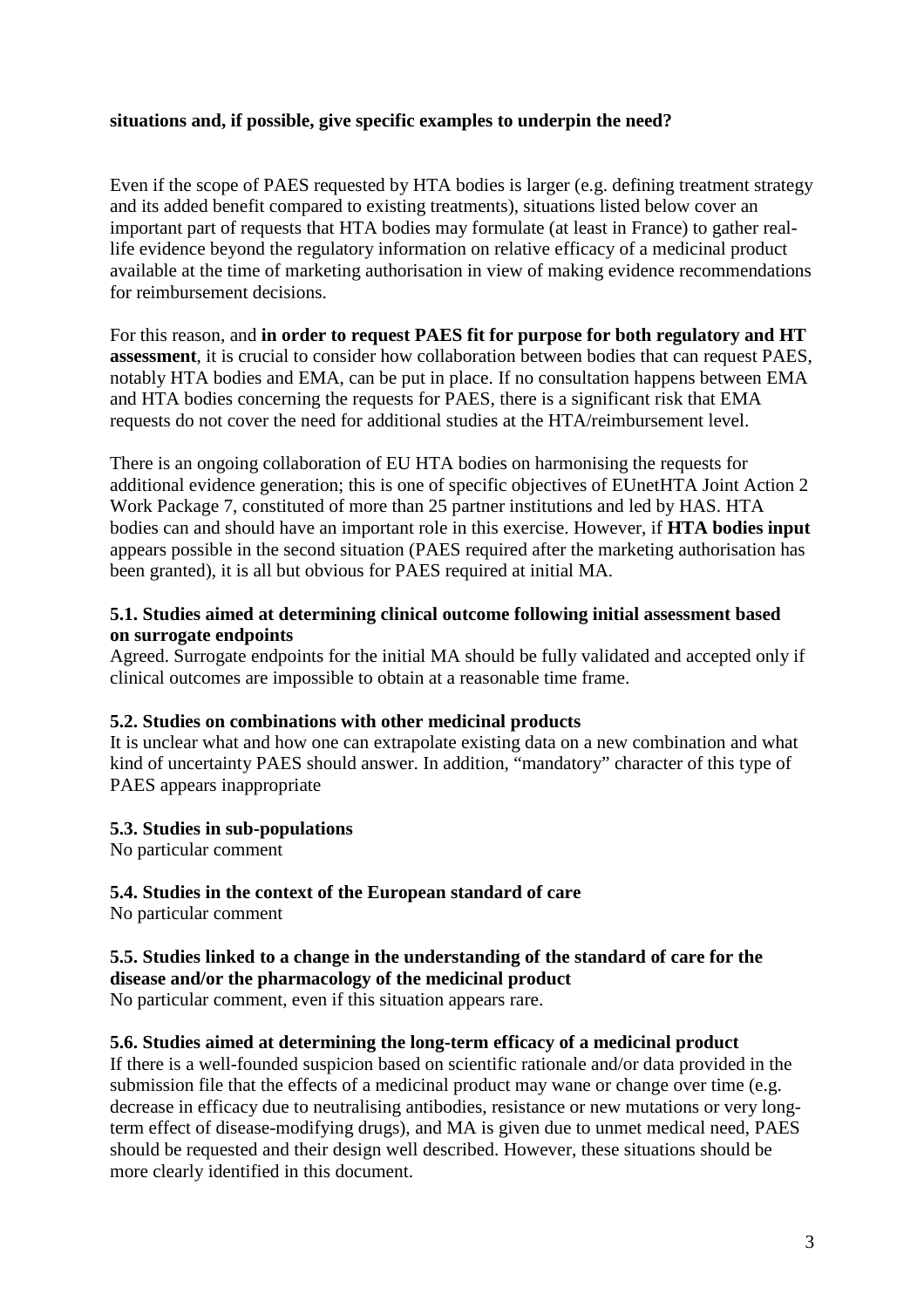# **5.7. Studies in everyday medical practice**

As clearly stated in this and other documents, the robust data from PAES should provide regulatory authorities with key information, necessary to either complement initial evidence or to verify whether the marketing authorisation should be maintained as granted. Everyday practice or "real-life" studies are usually requested by the HTA bodies for example to check if benefits of a medicinal products are affected by the real-life conditions of use and to check transferability of data gathered in RCT to a real-life setting. The reasons given here to ask for everyday medical practice PAES cover the scope and aims of health technology assessment for reimbursement purposes of almost every drug assessed by HTA agencies. Therefore, this chapter appears inappropriate in its current form. If PAES collect data *in everyday medical practice,* their design should be appropriate (randomised trial design) in order to provide data robust enough to question initially given marketing authorisation. The methodology of PAES as compared to RCT phase III trials should be revisited and more clearly explained.

In the case of vaccines, where indeed efficacy studies are not always done or possible, gathering post-MA efficacy data appears necessary. In these cases, prospective studies after MA in order to establish at least putative correlates for short and/or long-term protection are sometimes requested. It is strongly recommended to elaborate on the design of such trials as the current text may lead to a wrong idea that any kind of data on vaccines coming after MA may be acceptable.

As a conclusion, there may be situations where efficacy studies are not done for MA; in these cases, PAES may be requested; randomised trial design will be requested in most cases. In situations where PAES provide data relevant for HTA of a medicinal product, transparent and well defined collaboration process between EMA and HTA bodies should be put in place.

## **Consultation item No 3: Please comment on the seven different situations described**  Please see above.

## **6. STUDY DESIGN**

## **Consultation item No 4: Do you have any comments on the above?**

Please see comments on points 5.6 and 5.7

The following sentence should be deleted: **"**Nonetheless, in certain specific circumstances, as explained under point 5.7, pragmatic trials or observational trials will be the point of reference for the design of a post-authorisation efficacy study.

## **Consultation item No 5: Please feel free to raise any other issues or make any comments which have not been addressed in the consultation items above.**

There will be situations where PAES requested by EMA (such as studies in specific subpopulations, or studies to show long-term efficacy and on final endpoints) will be of direct interest to HTA bodies. It is essential that collaboration between EMA and HTA bodies of the EUnetHTA network be put in place in a transparent and well defined way to review and discuss such trials, in particular it is essential that the design of these trials cover both EMA and HTA needs. It is recommended to introduce this important aspect of overlap and necessity for collaboration in this document.